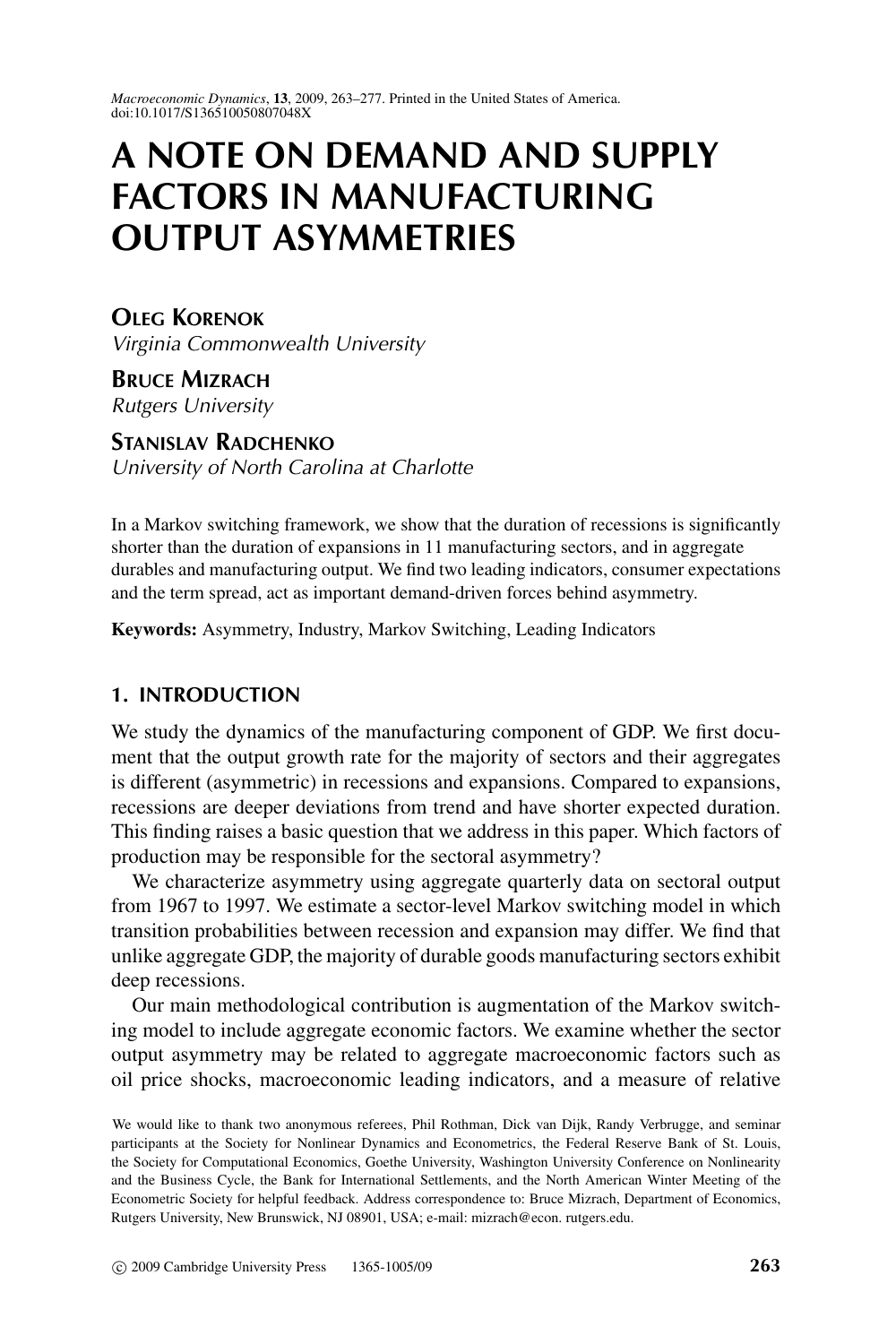price changes. We demonstrate that the slope of the yield curve and consumer expectations seem to be the most important factors in manufacturing sector asymmetry. A new finding of this paper is the ability of consumer expectations to explain asymmetry in eight out of eleven sectors. Apparently, the asymmetry in many manufacturing sectors reflects the asymmetry in the dynamics of consumer expectations.

Our paper extends the existing literature in several dimensions. We present extensive empirical evidence on sectoral asymmetry and support papers that find differences in the dynamics of manufacturing sectors. Whereas Fok et al. (2005) argue for modeling sectors separately for forecasting purposes, Krolzig and Sensier (2000) detect a common cycle in U.K. manufacturing sectors. Bidarkota (1999) also questions the importance of sectoral differences in modeling the durables component of GDP. We support the finding of Rothman (2003), who finds that employment asymmetry is concentrated in durable goods manufacturing. We find asymmetry in seven out of ten durable goods manufacturing sectors and only in four out of ten nondurable goods manufacturing sectors.

We then present empirical evidence on validity of many possible explanations of sectoral asymmetry. Unlike Davis and Haltiwanger (2001), who report that the oil price shocks may be the explanation behind asymmetry, we fail to detect any significant effect of oil price changes on the dynamics of manufacturing sectors in expansions and contractions. We also do not find support for Ball and Mankiw's (1995) explanation of asymmetry. Ball and Mankiw claim that, due to adjustment costs, firms may respond to large shocks but not small ones. They suggest that measures of sectoral price dispersion may better capture asymmetric supply-side influences on the economy. We do not detect a significant effect of sectoral price dispersion on the asymmetry of sectoral recessions.

We describe the data in Section 2. The factor-augmented Markov switching model is developed in Section 3. We define and outline a test for asymmetry in this section as well. The model without factors is estimated in Section 4. Aggregate driving forces that might explain asymmetry in manufacturing are explored in Section 5. Section 6 estimates the factor augmented model. Section 7 concludes with some of the implications for business cycle modeling.

# **2. DATA**

We collected sales and inventory data for January 1967 to December 1997 on durables and nondurables manufacturing sectors.<sup>1</sup> The data are in millions of chained 1996 dollars, converted to quarterly and seasonally adjusted by the Bureau of Economic Analysis.<sup>2</sup> In the durable goods group are  $(1)$  all durable goods; (2) lumber and wood products (SIC 24); (3) furniture and fixtures (SIC 25); (4) stone, clay, and glass (SIC 32); (5) primary metals (SIC 33); (6) fabricated metal (SIC 34); (7) industrial machinery (SIC 35); (8) electronic machinery (SIC 36); (9) transportation equipment (SIC 37); (10) instruments (SIC 38); and (11) other manufacturing durables (SIC 39).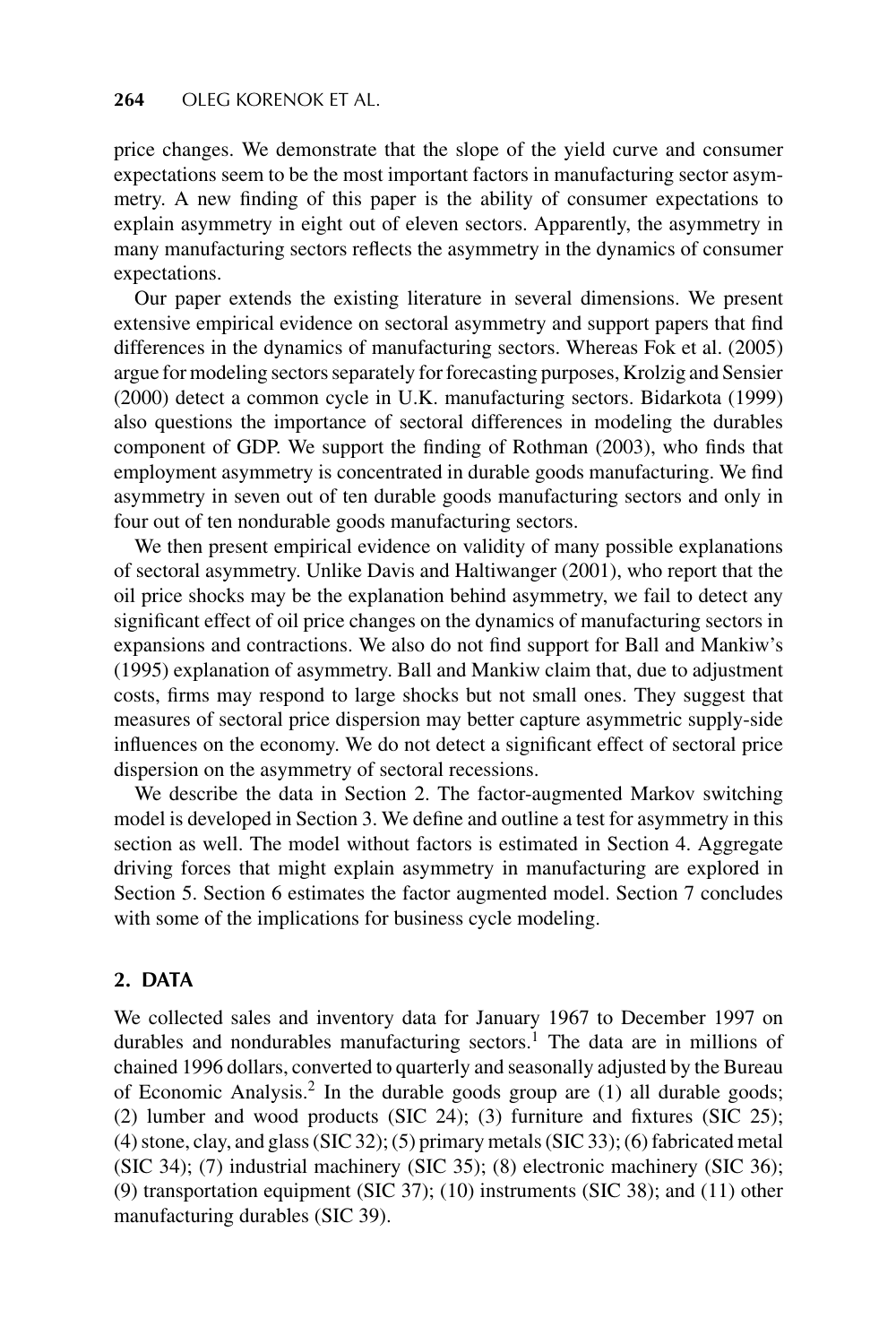|                  |          |                 | Output declines in: | Recessions |       |          |  |
|------------------|----------|-----------------|---------------------|------------|-------|----------|--|
| Sector           | % Stdev. | <b>Skewness</b> | Recession           | Expansion  | Total | 20 < 0   |  |
| <b>GDP</b>       | 0.90     | $-0.18$         | 16                  | 3          | 19    | 5        |  |
| Manufacturing    | 2.18     | $-1.05$         | 20                  | 22         | 42    | 10       |  |
| <b>Services</b>  | 0.36     | $-0.28$         | 3                   | $\Omega$   | 3     | $\Omega$ |  |
| Durable goods    | 3.08     | $-0.99$         | 18                  | 23         | 41    | 7        |  |
| Lumber           | 5.09     | $-0.24$         | 14                  | 40         | 54    | 13       |  |
| Furniture        | 3.48     | $-0.33$         | 19                  | 31         | 50    | 12       |  |
| Stone clay glass | 3.32     | $-0.70$         | 19                  | 31         | 50    | 11       |  |
| Primary metals   | 5.65     | $-0.57$         | 18                  | 38         | 56    | 10       |  |
| Fabr. metals     | 3.47     | $-0.78$         | 16                  | 32         | 48    | 11       |  |
| Industrial mach. | 3.34     | $-0.77$         | 15                  | 19         | 34    | 6        |  |
| Electronic mach. | 3.23     | $-1.12$         | 16                  | 23         | 39    | 10       |  |
| Transport eq.    | 6.39     | 0.01            | 17                  | 36         | 53    | 14       |  |
| Instruments      | 2.59     | $-0.43$         | 12                  | 25         | 37    | 8        |  |
| Other manuf.     | 4.50     | $-0.58$         | 15                  | 36         | 51    | 11       |  |
| Nondurable goods | 1.71     | $-0.73$         | 17                  | 26         | 43    | 12       |  |
| Food             | 2.14     | 0.48            | 12                  | 40         | 52    | 14       |  |
| Tobacco          | 5.75     | $-0.47$         | 11                  | 48         | 59    | 14       |  |
| <b>Textiles</b>  | 3.06     | $-0.40$         | 13                  | 33         | 46    | 13       |  |
| Apparel          | 4.08     | 0.08            | 15                  | 44         | 59    | 17       |  |
| Paper            | 2.22     | $-1.52$         | 11                  | 32         | 43    | 9        |  |
| Printing         | 2.33     | $-1.15$         | 17                  | 36         | 53    | 13       |  |
| Chemicals        | 2.84     | $-1.00$         | 16                  | 27         | 43    | 10       |  |
| Petroleum        | 4.13     | $-0.63$         | 14                  | 45         | 59    | 16       |  |
| Rubber           | 3.88     | $-0.59$         | 13                  | 28         | 41    | 9        |  |
| Leather          | 5.95     | 0.32            | 16                  | 49         | 65    | 18       |  |
| Sector means     | 3.67     | $-0.57$         | 15.4                | 33.2       | 48.6  | 11.7     |  |

**TABLE 1.** Cyclical characteristics of GDP and sectors

*Notes*: The data is in annualized quarterly growth rates are quarterly spanning from 1967:3 to 1997:4. The output declines in columns 3 and 4 are based on NBER recessions. The last column is the number of recessions, based upon two consecutive quarterly output declines.

In the nondurables group are  $(1)$  all nondurable goods;  $(2)$  food  $(SIC 20)$ ; (3) textiles (SIC 22); (4) apparel (SIC 23); (5) paper (SIC 26); (6) printing (SIC 27); (7) chemicals (SIC 28); (8) petroleum and coal (SIC 29); (9) rubber and plastic (SIC 30); and (10) leather (SIC 31).

We form output series using the production identity<sup>3</sup>

$$
Y_{n,t}=S_{n,t}+\Delta I_{n,t},
$$

where  $Y_n$  is the output of sector *n*,  $S_n$  is sales, and  $I_n$  is inventories.<sup>4</sup> Some descriptive statistics and the cyclical behavior of sectoral output are contained in Table 1.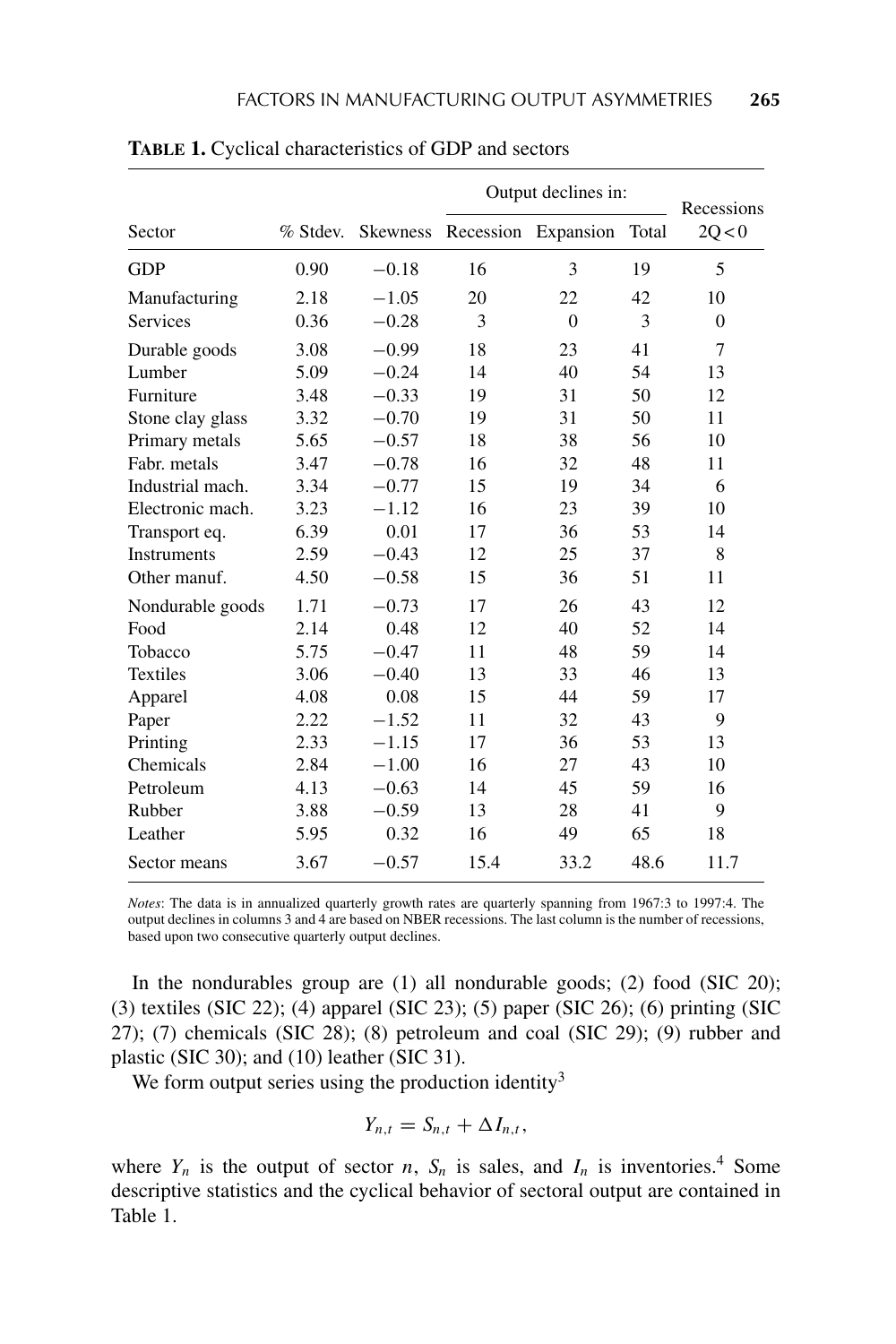

**FIGURE 1.** Quarterly output growth in durable goods manufacturing. *Notes*: The figure plots quarterly output growth rates for durable goods manufacturing from 1967 to 1997. The shaded regions are NBER recessions.

Table 1 suggests that there are important differences in the cyclical behavior and asymmetry of GDP and disaggregated sectoral data. GDP declines are fairly rare, only 19 quarters in the 125-quarter sample. Only three of these declines occur outside of NBER recessions. Services show secular growth, with only three negative quarters in our sample. The manufacturing sectors show declines in output almost three times as often, 48*.*6 quarters on average. More than 68% of these declines occur outside of recessions. Assuming that two consecutive quarterly declines constitute a recession, the sectors are much more cyclical, with 11*.*7 "recessions" on average.

Although evidence of asymmetry for aggregate GDP and services is fairly weak, it is much stronger for manufacturing. Figure 1 shows the rapid contractions in durable goods output that contribute to asymmetry.

The 1973–1975 recession is particularly severe, with one quarterly decline approaching −10%. Even in the mild recession of 1990–1991, durable goods output falls by nearly −5%. There are also steep declines in growth outside of recessions in both the 1970s and the 1980s.

Statistical analysis confirms what we see in Figure 1. The coefficient of skewness is −0*.*18 for GDP and −0*.*28 for services, confirming both Razzak's (2001) nonparametric estimates and recent evidence from Markov switching models for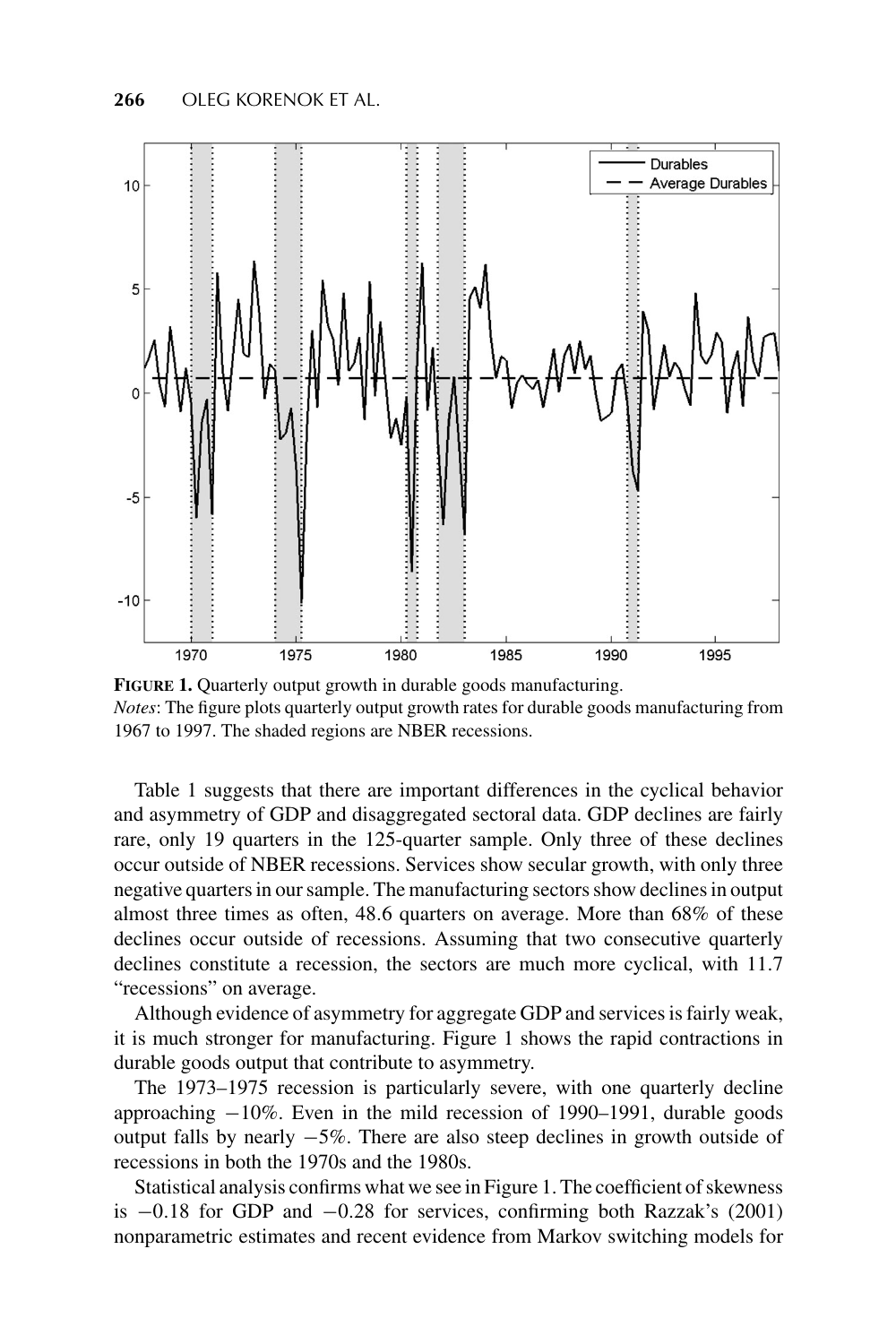aggregate output. For manufacturing, on the other hand, skewness is three times higher, −1*.*05*.* Skewness is also fairly high for some individual sectors, with an average of −0*.*57*.*

The fact that aggregate GDP is a linear combination of weakly asymmetric services and strongly asymmetric manufacturing determines our focus on manufacturing industries. We begin our empirical investigation with a nonlinear model for sector output in these industries.

## **3. ASYMMETRY IN THE MARKOV SWITCHING MODEL**

Our paper tries to explain sector-level output growth asymmetries  $\Delta Y_{n,t}$ . We follow Clements and Krolzig (2003) by fitting an  $m = 1, \ldots, M$ -state regime-switching model at industry level  $n = 1, \ldots, N$ ,

$$
\Delta Y_{n,t} - \mu_{n,t}^{(m)} = \alpha_{n,0} + \sum_{r=1}^{R} \alpha_{n,r} (\Delta Y_{n,t} - \mu_{n,t-r}^{(m)}) + \varepsilon_{n,t}, \quad t = 1, ..., T, \quad (1)
$$

where  $\mu_{n,t}^{(m)}$  is the expectation of  $\Delta Y_{n,t}$  conditional on being in state *m* and where  $\varepsilon_{n,t} \sim N(0, \sigma_n^2)$ . The Markov state changes are described by a transition probability matrix,

$$
P_{n,t+1|t} = \begin{bmatrix} p_{1,1} & p_{1,2} & \cdots & p_{1,M} \\ p_{2,1} & & \\ \vdots & & \\ p_{M,1} & p_{M,2} & \cdots & p_{M,M} \end{bmatrix}.
$$

Compared to the direct measures of skewness that we used in Section 2 or nonparametric tests of skewness, the Markov switching model provides a convenient framework for jointly estimating the role of factors in output asymmetries. We estimate transition probability parameters, with and without factors in the conditional mean, that determine the degree of asymmetry. The model provides an interpretation of asymmetry as the expected duration of a cycle.

The economics literature has focused on three different types of asymmetries. What Sichel (1993) calls "deepness" emphasizes the relative magnitude of peaks and troughs during the cycle. If a similar asymmetry arises in the first difference of  $\Delta Y_{n,t}$ , the property is called "steepness." Finally, McQueen and Thorley (1993) define a "sharpness" asymmetry that arises if recessions are less persistent than expansions.

Clements and Krolzig (2003) clarify these concepts by defining asymmetries as restrictions on the regime switching process for output. In our model, the process is nondeep if

$$
\sum_{m=1}^{M} \bar{\xi}_{n}^{(m)} \mu_{n}^{(m*)^{3}} = 0,
$$
\n(2)

with  $\mu_n^{(m*)} = \mu_n^{(m)} - \mu_n^{(\Delta Y)}$ , where  $\mu_n^{(\Delta Y)}$  is the unconditional mean of  $\Delta Y_{n,t}$  and  $\bar{\xi}_n^{(m)}$  is the unconditional probability of regime *m* for sector *n*. Intuitively, for a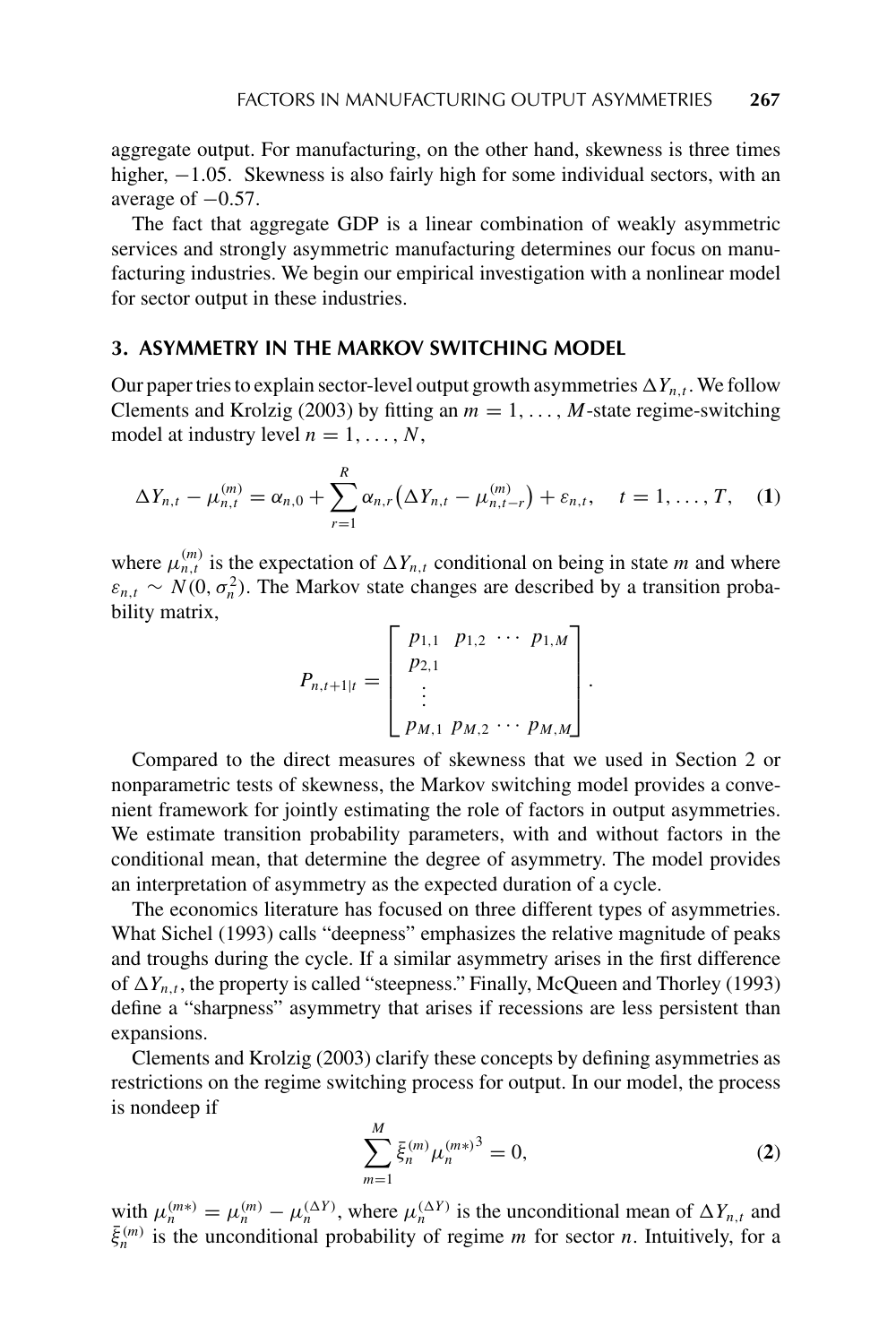two-state Markov switching model the process is nondeep if the average depth of troughs  $\mu_n^{(1)}$  and the average height of peaks  $\mu_n^{(2)}$  are equidistant from the unconditional mean  $\mu_n^{(\Delta Y)}$ .

The process is nonsteep if

$$
\sum_{i=1}^{M-1} \sum_{j=i+1}^{M} \left( \bar{\xi}_n^{(i)} p_{i,j} - \bar{\xi}_n^{(j)} p_{j,i} \right) \left[ \mu_n^{(j)} - \mu_n^{(i)} \right]^3 = 0.
$$
 (3)

Symmetry of the transition probability matrix is a sufficient but not necessary condition for nonsteepness. Clements and Krolzig (2003) prove that a two-state Markov switching model is always nonsteep even when the transition probability matrix is asymmetric.

Sharpness of the process implies the following restrictions on the transition probability of the model:

$$
p_{m,1} = p_{m,M}
$$
 and  $p_{1,m} = p_{M,m}$   $\forall m = 2, ..., M-1$ , and  $p_{1,M} = p_{M,1}$ .

Later, we identify a two-state model as our leading case, and now rewrite our general expressions more compactly. In the case  $M = 2$ ,  $\bar{\xi}_n^{(1)} = p_{2,1}/(p_{1,2} + p_{2,1})$ , as a result, 3 implies that steepness cannot exist. Clements and Krolzig (2003) also show that 2 implies that sharpness is a necessary condition for deepness. This enables us to focus solely on the more parsimonious sharpness test,<sup>5</sup>

$$
R_n = p_{1,2} - p_{2,1}.
$$
 (4)

To understand the intuition behind the statistic  $R_n$ , notice that  $1/p_{1,2}$  is the expected duration of the expansion state 2, whereas  $1/p_{2,1}$  is the average duration of the recession state 1. Negative estimates of  $R_n$  imply that the expected duration of recession is less than the expected duration of expansion. For a two-state model, this is equivalent to saying that the average depth of recessions  $\mu_n^{(1)}$  is greater in absolute value than the average height of expansions  $\mu_n^{(2)}$ .

Confidence intervals for this statistic arise naturally in the estimation process we pursue. We now turn to describing our baseline model.

# **4. THE BASELINE MARKOV SWITCHING MODEL**

In standard maximum likelihood estimation of Markov switching models, one has to keep track of the  $M<sup>T</sup>$  possible values of the unobserved state sequence. Instead, we use a Bayesian approach to estimate the model. This simplifies the process of testing for multiple states and produces clean inference on the importance of specific parameters, test statistics, and the overall fit. Since it is not possible to describe the posterior distribution via analytical methods in this case, we estimate the model using Gibbs sampling. The idea of the method is to draw a large sample from a sequence of conditional posterior distributions that approximates the true posterior of the model. The advantage of the Bayesian method is that it allows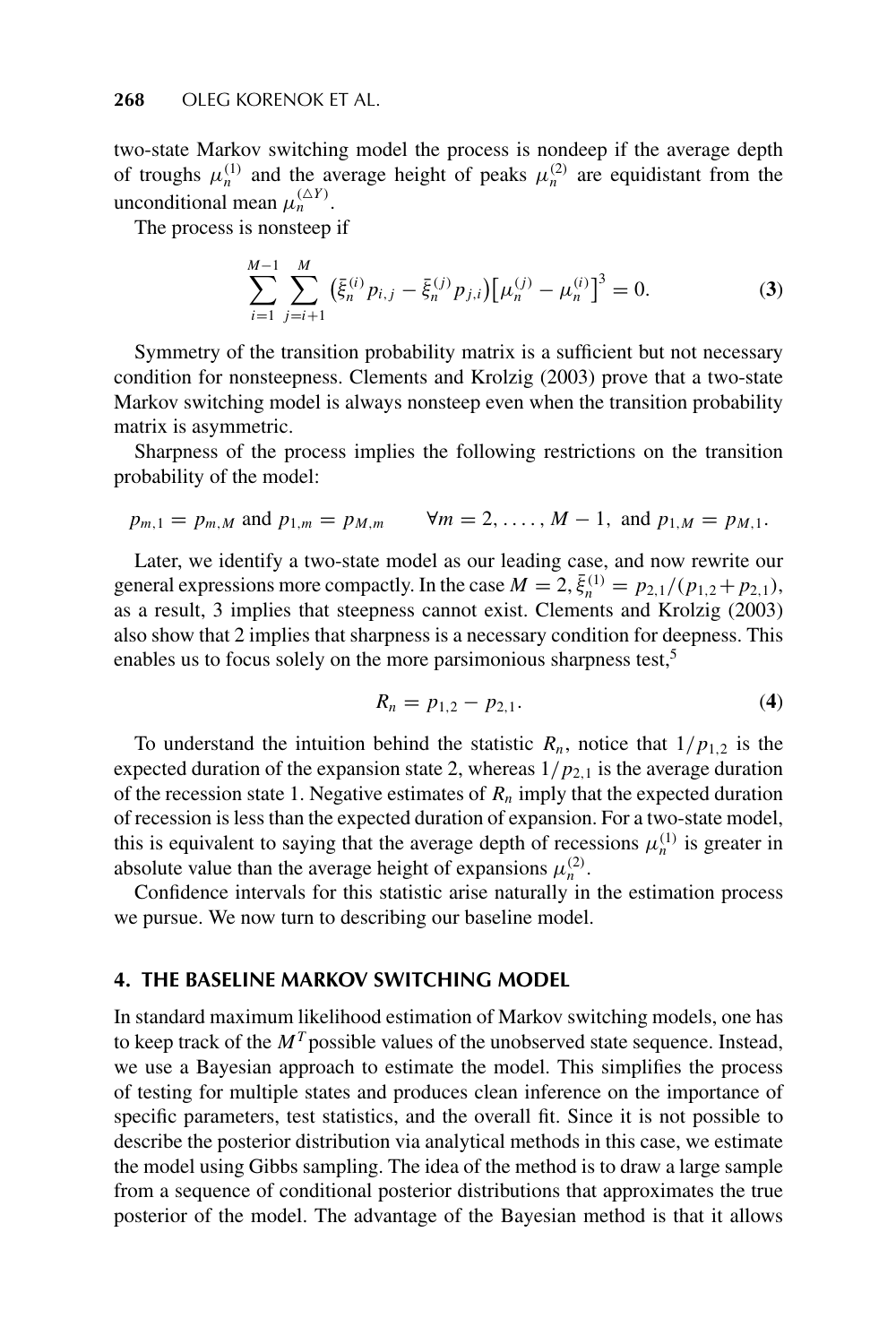a researcher to generate not only the model parameters but also the latent state variables. The details of estimation of the Markov switching models via Gibbs sampling can be found in Kim and Nelson (1998) or Chauvet et al. (2002).

#### **4.1. Specification and Priors**

Based on the stability of parameter estimates across our sectors and our inability to identify three states in acyclical nondurable industries, we chose to use a two-state model in the analysis. Based on the posterior odds ratio, we do not include lags of  $\Delta Y_{n,t}$  in 1.

We follow the Kim and Nelson (1998) approach to identification and normalization. This approach can be demonstrated by rewriting (1) as

$$
y_t = \mu_1 + \mu_2 S_t + e_t, \quad e_t \sim N(0, \sigma^2).
$$

Note that  $\mu_1$  is the coefficient of a vector of ones, where  $\mu_2$  is a coefficient of a vector of zeroes and ones. For each draw we identify a recession state by imposing the restriction that it has a negative average growth rate. For every draw we impose  $\mu_1$  < 0 and  $\mu_2$  > 0, which implies that  $S_t$  takes on the value 1 in expansion and 0 in recession. Our prior mean is that output declines in recessions are 1*.*5 times larger than declines during expansions.<sup>6</sup>

Priors for  $p_{1,1}$  and  $p_{2,2}$  are independent beta distributions:  $p_{1,1} \sim (u_{11}, u_{12})$ ,  $p_{2,2} \sim (u_{22}, u_{21})$ , where the  $u_{ij}$  are chosen so that  $E(p_{1,1}) = 0.8$ , Var $(p_{1,1}) = 0.1$ ,  $E(p_{2,2}) = 0.9$ ,  $Var(p_{2,2}) = 0.1$ .

We used the Metropolis Hastings algorithm with 20,000 draws and a 5,000 observation burn. For each draw of the model parameters, the statistic  $R_n$  is computed and stored. These values are then used to estimate the posterior density and form empirical confidence intervals.

# **4.2. Results**

The results in Table 2 show that the structural model provides evidence of asymmetry across a wide array of sectors. Manufacturing and durable and nondurable goods aggregates all have significant asymmetries.

In every sector but leather, food, and apparel, the probability of transiting out of recession,  $p_{2,1}$ , is higher than the probability of exiting an expansion,  $p_{1,2}$ . The most persistent contraction in the nondurables is food, with  $p_{2,1} = 0.072$ , and among the durables, industrial machinery, with  $p_{2,1} = 0.216$ . Expansions in durable goods output are most persistent in electronic machinery,  $p_{1,2} = 0.059$ , and printing and publishing for the nondurables, with  $p_{1,2} = 0.031$ .

The difference between the two transition probabilities,  $R_n$ , is our preferred measure of asymmetry. If sectoral output growth  $\Delta Y_{n,t}$  is symmetric, the posterior distribution of  $R_n$  should be symmetric around a zero mean. As  $\Delta Y_{n,t}$  becomes more asymmetric, the distribution of  $R_n$  shifts to the left reducing the area to the right of zero. We define  $p$ -mass as the probability of  $R_n$  taking values above zero,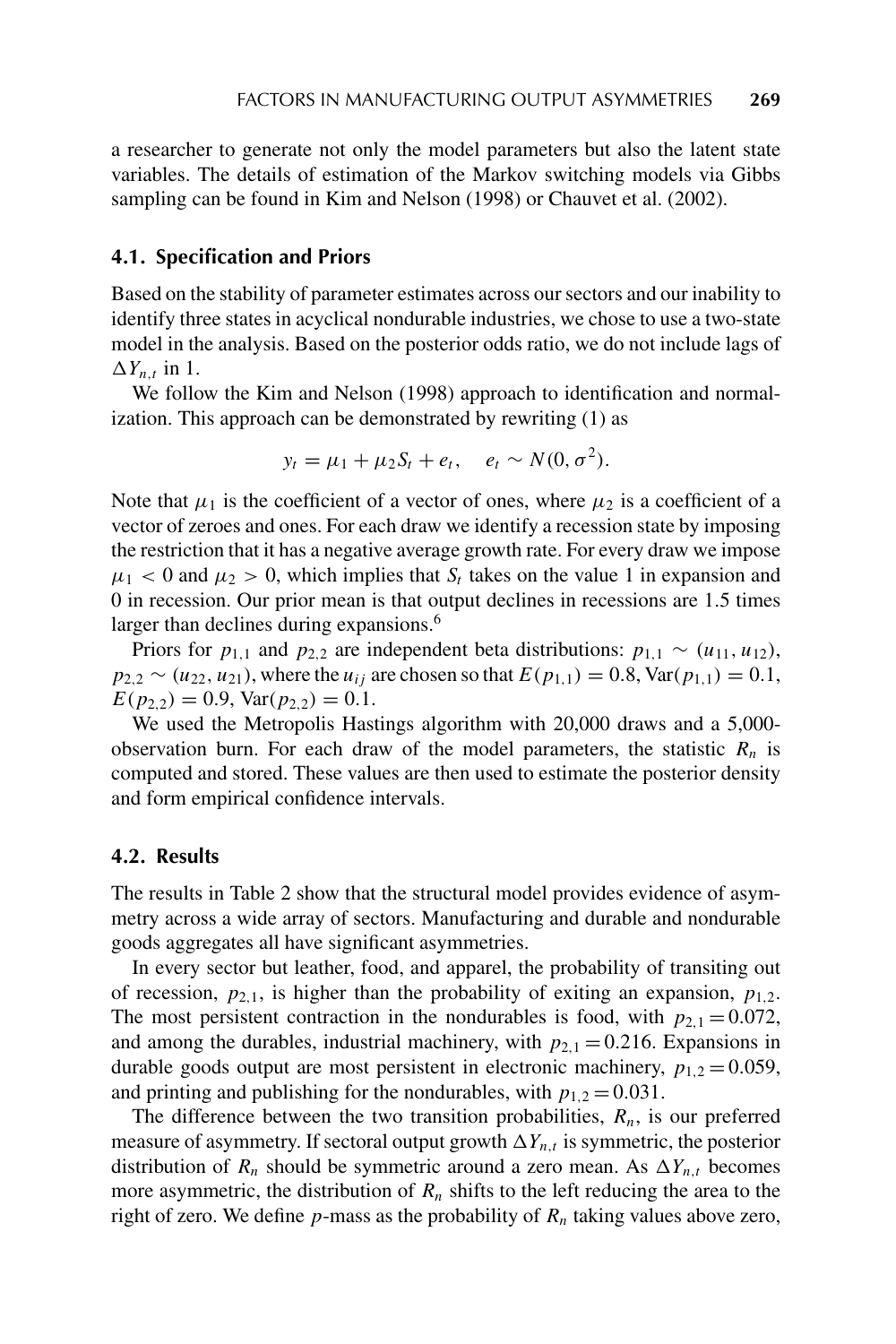| Sector                   | $p_{2,1}$ | $p_{1,2}$ | $R_n$    | $p$ -mass |
|--------------------------|-----------|-----------|----------|-----------|
| Manufacturing            | .2380     | .0746     | $-.1634$ | 0.0407    |
| <b>Durables</b>          | .2327     | .0754     | $-.1573$ | 0.0372    |
| Lumber                   | .2947     | .0594     | $-.2353$ | 0.0267    |
| Furniture                | .2463     | .0908     | $-.1555$ | 0.2371    |
| Stone clay glass         | .2769     | .0785     | $-.1984$ | 0.0173    |
| Primary metals           | .2976     | .0651     | $-.2325$ | 0.0072    |
| <b>Fabricated</b> metals | .3182     | .0881     | $-.2302$ | 0.0095    |
| Industrial mach.         | .2164     | .0777     | $-.1387$ | 0.1048    |
| Electronic mach.         | .3290     | .0593     | $-.2697$ | 0.0048    |
| Transport. eq.           | .2887     | .0676     | $-.2211$ | 0.0319    |
| <b>Instruments</b>       | .2379     | .1400     | $-.0979$ | 0.4976    |
| Other manuf.             | .4028     | .0704     | $-.3323$ | 0.0081    |
| Nondurables              | .2546     | .0448     | $-.2098$ | 0.0239    |
| Food                     | .0716     | .3071     | .2355    | 0.1479    |
| Tobacco                  | .2917     | .0406     | $-.2511$ | 0.0113    |
| <b>Textiles</b>          | .3194     | .1530     | $-.1665$ | 0.2113    |
| Apparel                  | .1527     | .1961     | .0434    | 0.4657    |
| Paper                    | .2310     | .0381     | $-.1929$ | 0.0437    |
| Printing                 | .1776     | .0309     | $-.1467$ | 0.0564    |
| Chemical                 | .2041     | .0381     | $-.1661$ | 0.0349    |
| Petroleum                | .3015     | .0645     | $-.2370$ | 0.1875    |
| Rubber                   | .2519     | .0559     | $-.1960$ | 0.0257    |
| Leather                  | .7629     | .8423     | .0794    | 0.5331    |
| # significant at $5\%$   |           |           | 14       |           |

**TABLE 2.** Markov switching tests of asymmetry model without factors

*Notes*:  $p_{2,1}$  is the probability of transiting out of recession.  $p_{1,2}$  is the probability of transiting out of expansion. The statistic  $R_n = p_{1,2} - p_{2,1}$  is from (4). The *p*-mass is the posterior distribution mass of *Rn* to the right of zero multiplied by 2 for normalization. A boldface sector indicates the *p*-mass for asymmetry is below 5%.

multiplied by two for normalization.<sup>7</sup> We adopt the following decision rule:  $\Delta Y_{n,t}$ is asymmetric, that is, recessions are sharper and deeper than expansions, if the *p*-mass is below  $5\%$ .<sup>8</sup>

As in Rothman (2003), we find strong evidence of asymmetry in durable goods manufacturing and weaker evidence of asymmetry in nondurable sectors. At the 5% level, there are asymmetries in 7 of 10 durable sectors: lumber; stone, clay, and glass; primary metals; fabricated metals; electronics; transportation equipment; and other manufacturing. There are four nondurable asymmetric sectors: tobacco, paper, chemicals, and rubber.

Another conclusion from this analysis is that, judged by transition probabilities, the cyclical fluctuations vary across sectors substantially, which seems to contradict the finding of Bidarkota (1999).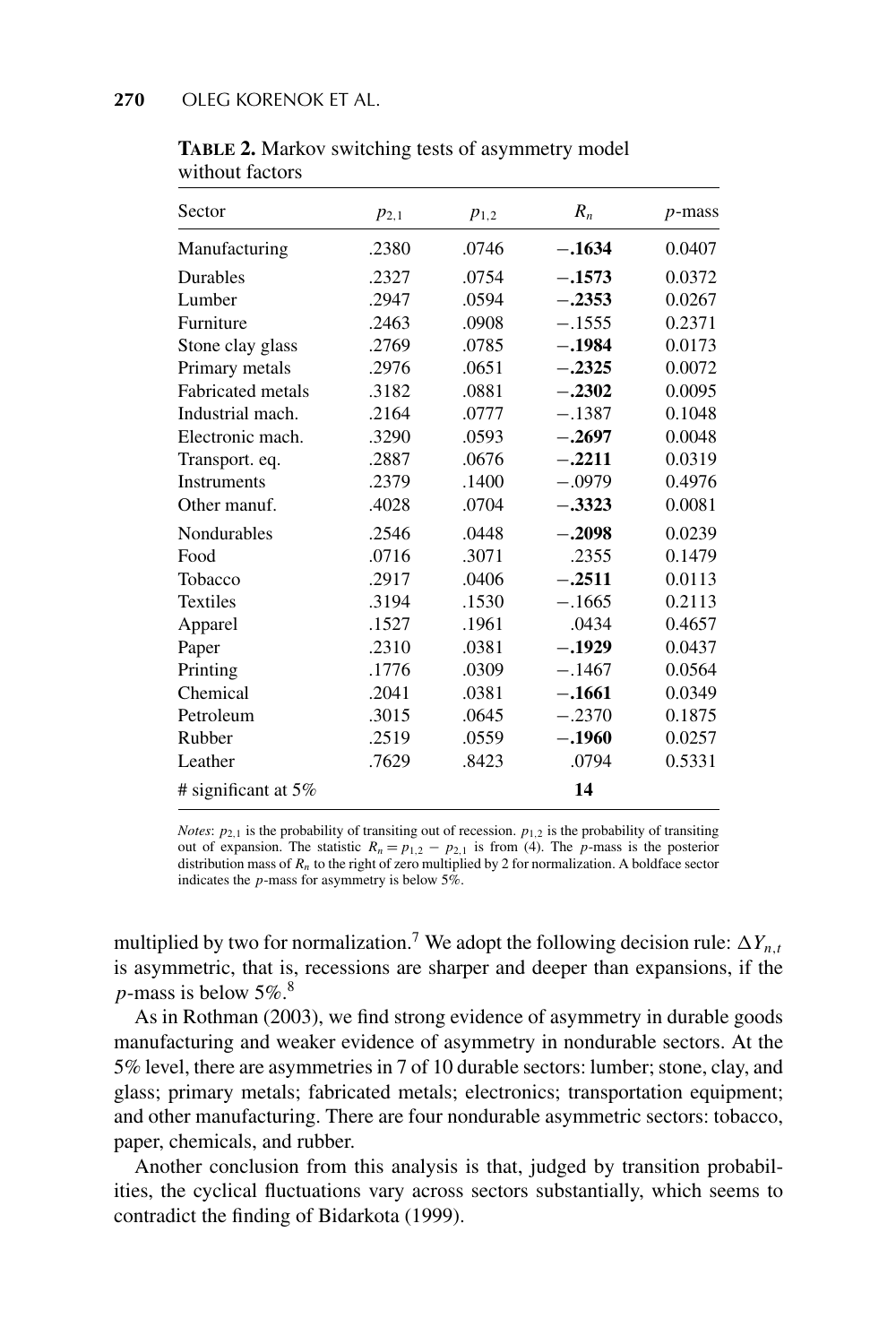# **5. FACTORS THAT MAY LEAD TO ASYMMETRY**

This section draws upon the literature to explore asymmetric factors that might impact the manufacturing sector. First, we look at the production side, examining oil prices and producer price dispersion. Then, we examine factors on the demand side that have received less attention previously.

# **5.1. Oil Prices**

There is a long literature in macroeconomics on the role of oil prices in the business cycle, dating back to Hamilton (1983). Hooker (2002) notes, however, that this relationship has weakened since 1981. Hamilton (2003) has recently argued that this changing relationship may be attributed to the misspecification of the functional form for output. In a flexible nonlinear model that includes the Markov switching model as a special case, he finds a strong relationship well beyond the mid-1980s.

Our interest in this question is not per se the impact of oil prices on economic growth, but rather their contribution to business cycle asymmetry. This question is also controversial. Raymond and Rich (1997) in a macro study and Davis and Haltiwanger (2001) in a micro study found an asymmetric effect of oil on output growth. Clements and Krolzig (2002) claim that the asymmetric effects of oil are not the complete source of skewness.

Following Hamilton (2003), we analyze<sup>9</sup> the real price increase of petroleum  $or_t$  by subtracting the producer price index  $pp_t$  inflation for the manufacturing sector from the Bureau of Labor Statistics producer price index series for domestic production of crude petroleum,  $o_t$ :

$$
or_{t} = 100 \times [\Delta \ln(o_t/o_{t-1}) - \Delta \ln(p p_t/p p_{t-1})].
$$
 (5)

This seemed to be the appropriate deflator for the sectors we considered above.

Lee et al. (1995) make the case for standardizing oil price shocks around some measure of time-varying volatility. An AR(4) for the conditional mean was chosen on the basis of the AIC. We then estimated the following  $GARCH(1,1)$  model using the Markov chain sampling approach of Nakatsuma (2000):

$$
or_{t} = 0.0993 + 0.1265 \times or_{t-1} - 0.1501 \times or_{t-2}
$$

$$
+ 0.0137 \times or_{t-3} - 0.0850 \times or_{t-4} + \varepsilon_{t},
$$

$$
h_t = 29.2243 + 0.3362 \times h_{t-1} + 0.2799 \times \varepsilon_{t-1}^2. \tag{6}
$$

We standardize the residual,

$$
os_t = \varepsilon_t / \sqrt{h_t},\tag{7}
$$

and drop the negative shocks,

$$
os_t^+ = \max (os_t, 0). \tag{8}
$$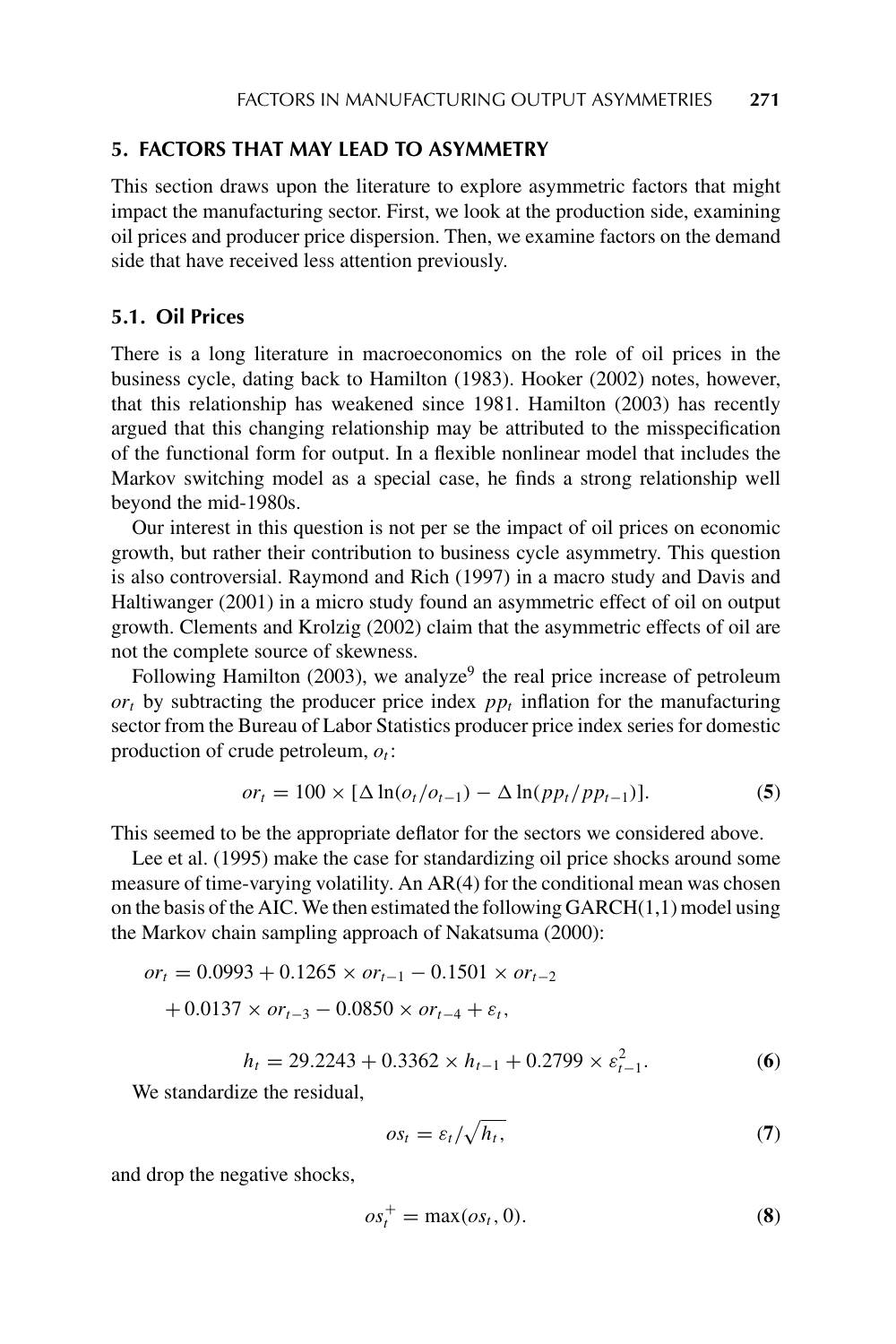Both Hamilton (2003) and Clements and Krolzig (2002) agree that this measure captures much of the nonlinear (though not necessarily asymmetric) effect of oil prices on GDP.

Hamilton (2003) has also emphasized that military conflicts have caused nearly all the oil price shocks of the postwar period. He constructs a shock series for these periods of rapid price increase, 1956Q3, 1973Q3, 1978Q3, 1980Q3, and 1990Q2. We use this series as our second measure. Notice that the data are asymmetric by construction.

# **5.2. Relative Prices**

Ball and Mankiw (1995) note that all supply shocks are changes in relative prices. The oil shocks in the previous section are changes in the price of petroleum relative to other goods. Ball and Mankiw build a theory on how these shocks can effect the general price level. They demonstrate that adjustments introduce a fundamental nonlinearity with only large shocks leading to sectoral price adjustment. Their model predicts that the variability and skewness of producer prices across sectors have a positive impact on the overall rate of inflation.

Ball and Mankiw introduce four measures<sup>10</sup> that they show both theoretically and empirically increase the rate of inflation. They all measure the cross-sectional variance and skewness of prices.

The most successful measure was the cross-sectional variance,

$$
SV_t = \sum_{n=1}^{N} [\omega_n \Delta \ln(p p_{n,t}/p p_{n,t-1}) - \overline{p p}]^2 / (N-1),
$$
 (9)

where  $\omega_n$  is the sector weight in manufacturing output,  $pp_{n,t}$  is the producer price index in sector *n* at time *t*, and  $\overline{pp}$  is the cross-sectional average rate of inflation. We compute (9) for 460 four-digit producer prices in our eighteen sectors.

# **5.3. Leading Indicators**

Schuh and Triest (1998) stress the need for additional research into the role of demand and expectations on job reallocation across sectors. They also note the difficulty in determining causality among aggregate shocks and sectoral shifts, a point that is stressed by Horvath (2000). To address both of these concerns, we turned to the empirical literature on leading business cycle indicators. From Stock and Watson (2002) and the Conference Board, we obtained seven demandside covariates: (1) manufacturers' new orders: consumer goods and materials; (2) manufacturers' new orders: nondefense capital goods; (3) building permits, new private housing units; (4) real stock prices, S&P 500 index; (5) real M2 money supply; (6) term spread, ten-year Treasury bonds less the federal funds rate; (7) University of Michigan consumer sentiment index.

A deeper look at asymmetry now requires a return to our structural modeling framework.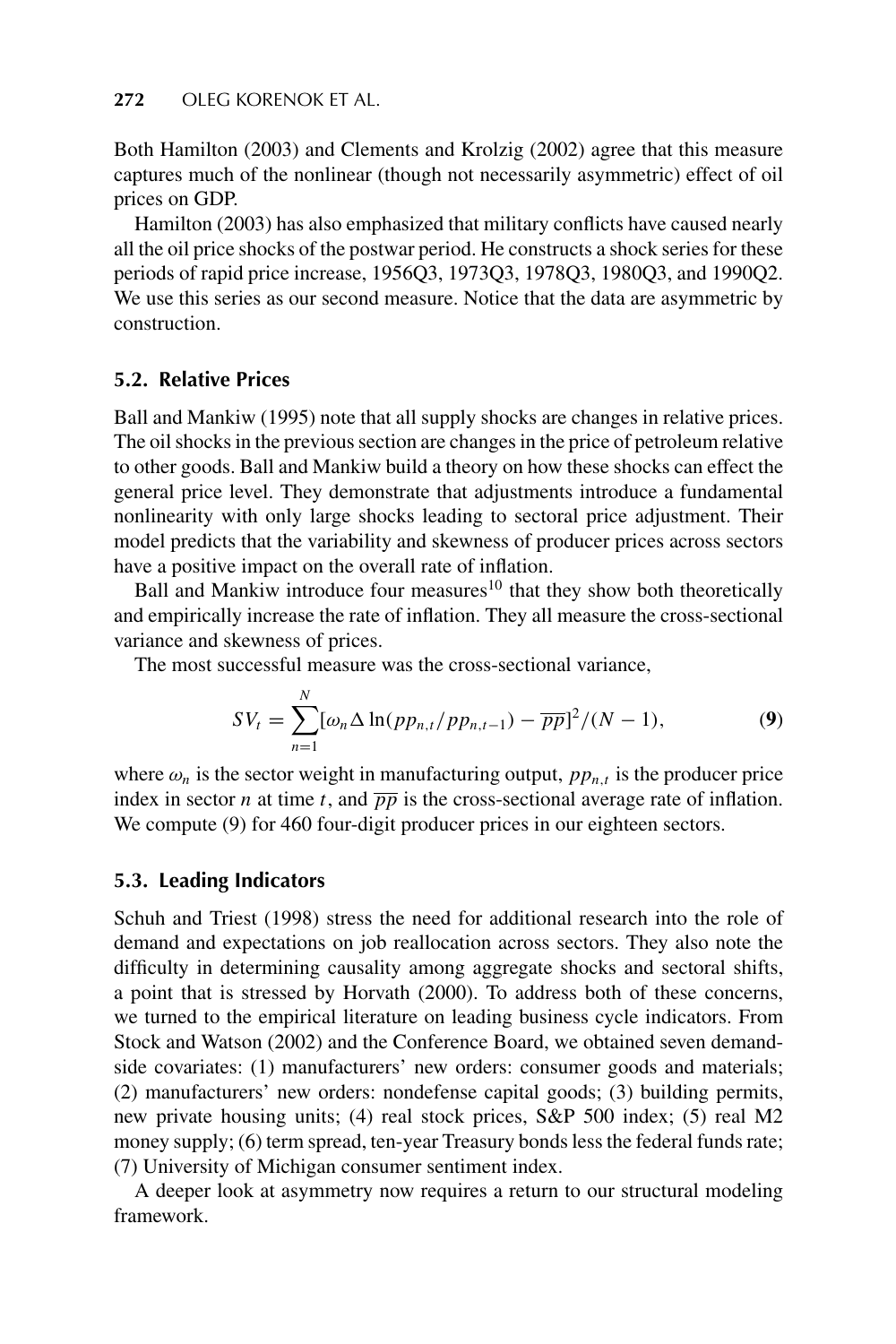## **6. MODEL ESTIMATES WITH FACTORS**

Our empirical strategy is to reestimate the model with the factors from the previous section. For simplicity, we enter the factors one at a time, augmenting the baseline MSM with factors  $Z_{t-1}$  that impact sectors differently according to  $\beta_n$ ,

$$
\Delta Y_{n,t} - \mu_{n,t}^{(m)} = \beta_n Z_{t-1} + \alpha_{n,0} + \sum_{r=1}^R \alpha_{n,r} (\Delta Y_{n,t} - \mu_{n,t-r}^{(m)}) + \varepsilon_{n,t}, \quad t = 1, \ldots, T.
$$
\n(10)

Each factor is lagged one quarter to avoid simultaneity issues. We then recompute our measure of asymmetry  $R_n$ . If a factor mitigates asymmetry so that a linear combination of  $\Delta Y_{n,t}$  and a factor becomes symmetric, we conclude that the factor helps explain the output asymmetry in that sector.<sup>11</sup>

#### **6.1. Supply Factors**

We report estimates in Table 3 for the supply and demand factors. Boldface indicates sectors in which factors fail to mitigate asymmetry.

In the model without factors, we found that fourteen sectors and aggregates had significant output asymmetries. The best of our oil price variables, Hamilton's judgmental shocks, mitigates asymmetry in the three aggregates: aggregate manufacturing, durables, and nondurables. The impact is only marginally significant. All three would still reject symmetry at the 10% level. The only sectors that are strongly influenced by this shock are lumber and transportation equipment. The other oil price variables are less successful. Including  $\alpha s^+$  does not push any sectors above the 5% threshold.

The cross-sectional variance of price dispersion is about as successful as the Hamilton series. *SV* strongly impacts nondurables asymmetry and marginally, manufacturing. It also marginally reduces asymmetry in other manufacturing and paper.

We conclude that if the supply side factors are a driving force in asymmetry they must be entering the model in some more complicated way than we have modeled here.

# **6.2. Demand Indicators**

Here we begin our discussion of the demand side leading indicators. Real M2 has no impact on any of our sectors or aggregates. The effect of monetary policy on asymmetry appears to be operating through an interest rate channel. The spread between the ten-year bond and the federal funds rate is much more successful. It mitigates asymmetry from lumber, stone, fabricated metals, and other manufacturing on the durables side and paper, chemicals, and rubber on the nondurables side.

Orders for consumer goods and materials have an effect similar to the best supply side variable, Hamilton's shock. We still find asymmetry in ten sectors,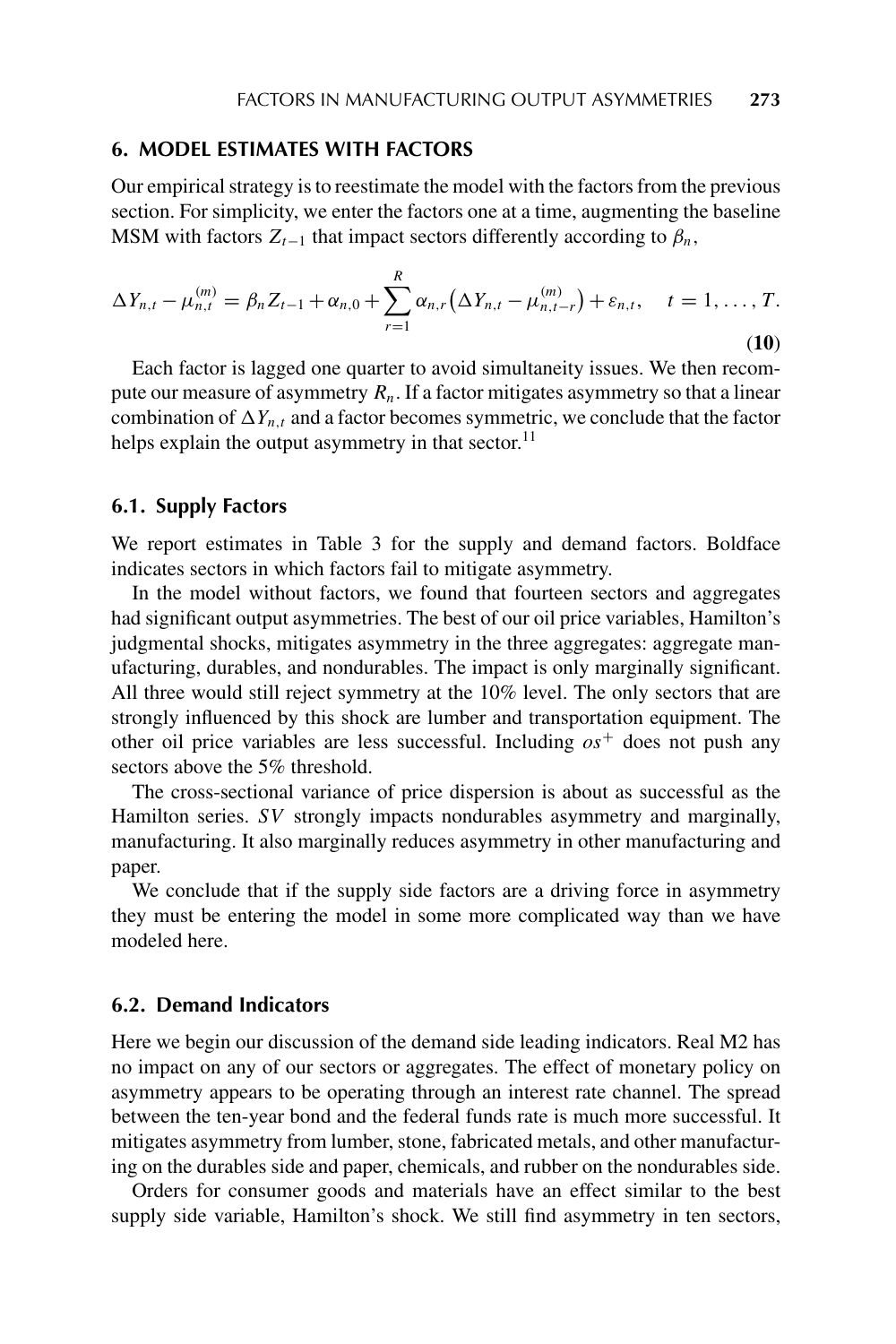| Sector                 | No factors | $os^+$ | H-shock | SV     | Real M <sub>2</sub> | Ord. cap. | Ord. con. | <b>Stocks</b> | Permits | Spread | Expect |
|------------------------|------------|--------|---------|--------|---------------------|-----------|-----------|---------------|---------|--------|--------|
| Manufacturing          | 0.0407     | 0.0385 | 0.1092  | 0.0555 | 0.0413              | 0.0441    | 0.0415    | 0.0516        | 0.7009  | 0.1643 | 0.8463 |
| Durables               | 0.0372     | 0.0355 | 0.0625  | 0.0289 | 0.0332              | 0.0367    | 0.0293    | 0.0315        | 0.7431  | 0.0144 | 0.2928 |
| Lumber                 | 0.0267     | 0.0305 | 0.3936  | 0.0395 | 0.0473              | 0.1809    | 0.0248    | 0.0745        | 0.2069  | 0.9971 | 0.2441 |
| Furniture              | 0.2371     | 0.1939 | 0.1259  | 0.1963 | 0.1536              | 0.2428    | 0.4596    | 0.2797        | 0.3751  | 0.7600 | 0.3973 |
| Stone clay glass       | 0.0173     | 0.0207 | 0.0331  | 0.0220 | 0.0211              | 0.0105    | 0.0517    | 0.0593        | 0.0273  | 0.4792 | 0.2113 |
| Primary metals         | 0.0072     | 0.0055 | 0.0053  | 0.0039 | 0.0044              | 0.0071    | 0.0076    | 0.0045        | 0.0228  | 0.0067 | 0.0051 |
| Fabricated metals      | 0.0095     | 0.0069 | 0.0081  | 0.0111 | 0.0107              | 0.0140    | 0.1737    | 0.0285        | 0.1020  | 0.3766 | 0.3285 |
| Industrial mach.       | 0.1048     | 0.0408 | 0.0887  | 0.0909 | 0.0720              | 0.0603    | 0.0465    | 0.0684        | 0.4164  | 0.0300 | 0.4668 |
| Electronic mach.       | 0.0048     | 0.0053 | 0.0063  | 0.0039 | 0.0044              | 0.0097    | 0.0055    | 0.0063        | 0.0071  | 0.0044 | 0.0191 |
| Transport. eq.         | 0.0319     | 0.0392 | 0.3501  | 0.0477 | 0.0380              | 0.0295    | 0.0193    | 0.0636        | 0.0540  | 0.6156 | 0.0871 |
| Instruments            | 0.4976     | 0.3004 | 0.3199  | 0.3456 | 0.3117              | 0.3132    | 0.3027    | 0.4147        | 0.4171  | 0.6757 | 0.5851 |
| Other manuf.           | 0.0081     | 0.0160 | 0.0236  | 0.0588 | 0.0185              | 0.0480    | 0.0135    | 0.0200        | 0.0145  | 0.0629 | 0.0713 |
| Nondurables            | 0.0239     | 0.0276 | 0.0588  | 0.3681 | 0.0556              | 0.0597    | 0.0609    | 0.1448        | 0.0417  | 0.2769 | 0.4161 |
| Food                   | 0.1479     | 0.0224 | 0.2506  | 0.1543 | 0.2412              | 0.2425    | 0.1513    | 0.1266        | 0.1405  | 0.0513 | 0.1187 |
| Tobacco                | 0.0113     | 0.0120 | 0.0156  | 0.0148 | 0.0159              | 0.0152    | 0.0139    | 0.0155        | 0.0120  | 0.0141 | 0.0139 |
| <b>Textiles</b>        | 0.2113     | 0.5567 | 0.2593  | 0.4244 | 0.2491              | 0.4800    | 0.9629    | 0.1588        | 0.6335  | 0.9075 | 0.9733 |
| Apparel                | 0.4657     | 0.3151 | 0.3953  | 0.3115 | 0.9575              | 0.1577    | 0.2383    | 0.1493        | 0.1531  | 0.0365 | 0.3203 |
| Paper                  | 0.0437     | 0.0479 | 0.0424  | 0.0871 | 0.0444              | 0.0561    | 0.1205    | 0.0361        | 0.0943  | 0.1107 | 0.0852 |
| Printing               | 0.0564     | 0.0605 | 0.0508  | 0.0871 | 0.0565              | 0.0717    | 0.0677    | 0.0576        | 0.0751  | 0.0931 | 0.0599 |
| Chemical               | 0.0349     | 0.0348 | 0.0305  | 0.0373 | 0.0373              | 0.0395    | 0.0401    | 0.0420        | 0.0387  | 0.0897 | 0.0693 |
| Petroleum              | 0.1875     | 0.0964 | 0.0189  | 0.0485 | 0.0359              | 0.2849    | 0.4445    | 0.3399        | 0.0408  | 0.0444 | 0.2076 |
| Rubber                 | 0.0257     | 0.0219 | 0.0273  | 0.0339 | 0.0211              | 0.0367    | 0.0767    | 0.0387        | 0.0791  | 0.4771 | 0.2871 |
| Leather                | 0.5331     | 0.4175 | 0.5056  | 0.3761 | 0.5196              | 0.3411    | 0.4219    | 0.6835        | 0.1601  | 0.3013 | 0.4961 |
| # significant at $5\%$ | 14         | 16     | 10      | 11     | 14                  | 11        | 10        | 9             | 8       | 6      | 3      |

*Notes*: The entries are *p*-masses for the asymmetry in *R<sub>n</sub>* from (4) after including the factor. Boldface indicates *p*-mass at the 5% level or lower. SV, the cross-section variance of price dispersion, is given by (9).  $os<sup>+</sup>$  is the positive shocks to  $os$  as in (8). H-shock is a judgmental series of oil price shocks corresponding to periods of severe shortages introduced in Hamilton (2003). Real M2 is the real M2 money supply. Ord. cap. are new orders for nondefense capital goods. Ord. con are orders for consumer goods and materials. Stocks is the return on the S&P 500 index. Permits is new building permits for single family homes. Spread is the spread between the 10-year bond and the federal funds rate. Expect is consumer expectations from the U. of Michigan. All factors are lagged one time period.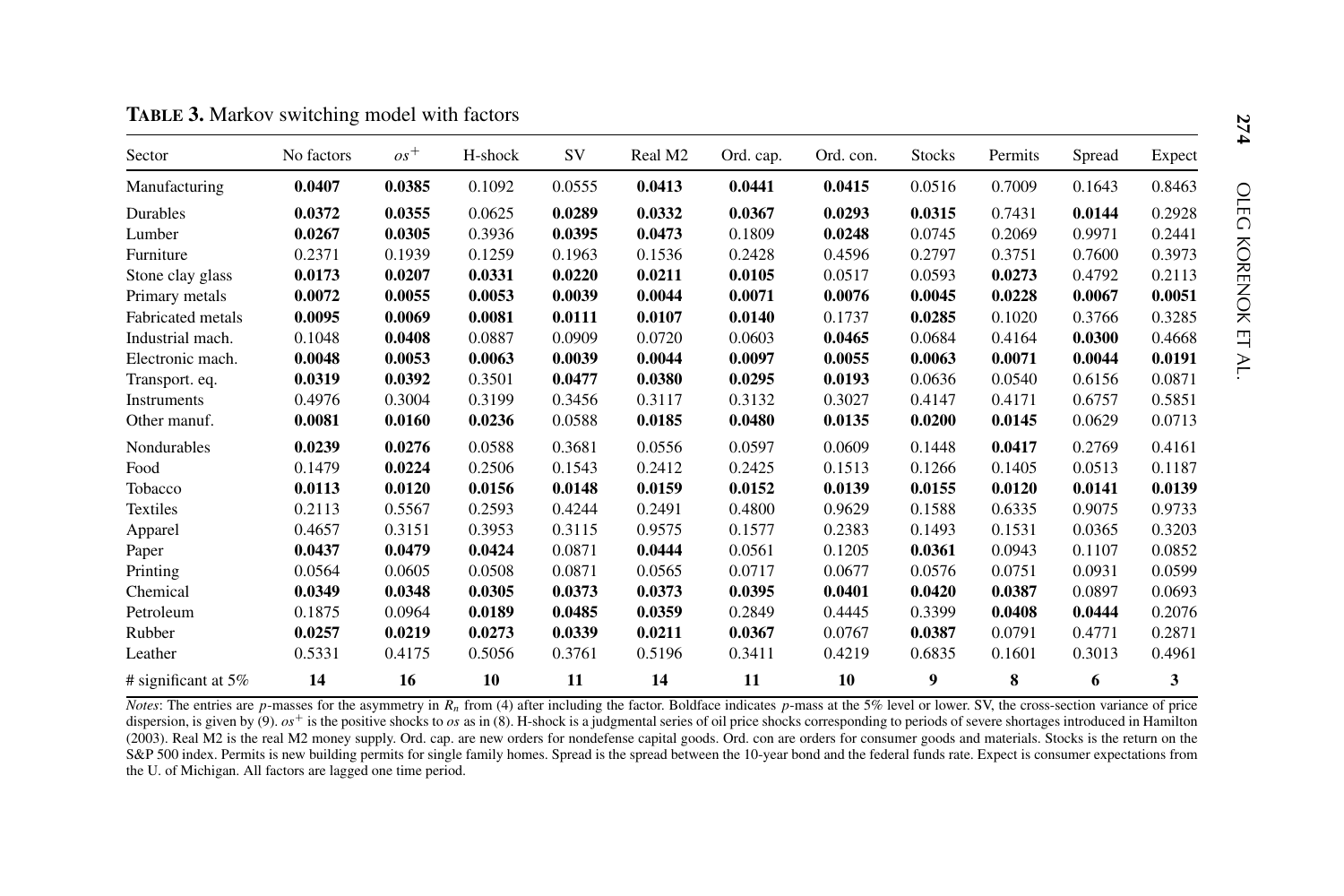though. Orders for nondefense capital goods are essentially the same, except for a smaller impact on the rubber sector.

Stocks prices are slightly more successful than orders, mitigating asymmetry in five sectors. The building permits makes asymmetry insignificant in six. Permits have an especially strong impact on aggregate manufacturing and durables.

Our best evidence for a demand side asymmetric driving force in the business cycle comes from consumer expectations. Consumer expectations remove asymmetry from all but *three* sectors: primary metals, electronic machinery, and tobacco. Although some of the asymmetry reductions are marginal, other manufacturing, transportation equipment, paper and chemicals are still asymmetric at the 10% level, the other reductions are substantial. The average increase in the *p*-mass in the other seven sectors is 35%. Aggregate manufacturing, durables, and nondurables are all symmetric even at the 25% level.

To test the statistical significance of this overall reduction, we compare the sum of the *p*-mass of our 23 sectors and aggregates before and after we include the consumer expectation factor. The average difference between the sums in 15,000 MCMC draws<sup>12</sup> is <sup>−</sup>3*.*144 with a standard deviation of 1*.*12 and a 95% highest posterior density interval of *(*−5*.*38*,* −1*.*06*)*. The overall asymmetry reduction is statistically significant.

We conclude with a good understanding of the aggregate driving force. We have identified consumer expectations as a factor that can explain more than 3*/*4 of the asymmetry we found in the sectors.

In the working paper version of this manuscript,  $13$  we analyzed asymmetry at the firm level. Our findings support the view that shocks may originate on the demand side, but the production side plays an important role in how the shocks are smoothed. Asymmetric sectors have a higher bankruptcy risk, a lower level of finished goods, and a higher level of raw materials inventory and are more capitaland energy-intensive, all of which make it harder to mitigate asymmetric demand shocks.

# **7. CONCLUSION**

The manufacturing sector is crucial to understanding business cycle asymmetry. Durable goods output recessions are deep, and this is reflected in the asymmetry we detect in seven of ten durable goods sectors. Nondurable goods sectors are less asymmetric, but we still detect asymmetry in four of ten sectors and in aggregate durables and nondurables.

We find that these deep recessions are driven by demand side factors including the term spread and consumer expectations. Once we control for the factors, the amplitude of recessions in most sectors becomes comparable to the amplitude of expansions.

Our empirical results, we feel, point toward both the critical role of manufacturing in business cycle fluctuations and the types of shocks that induce asymmetries in output.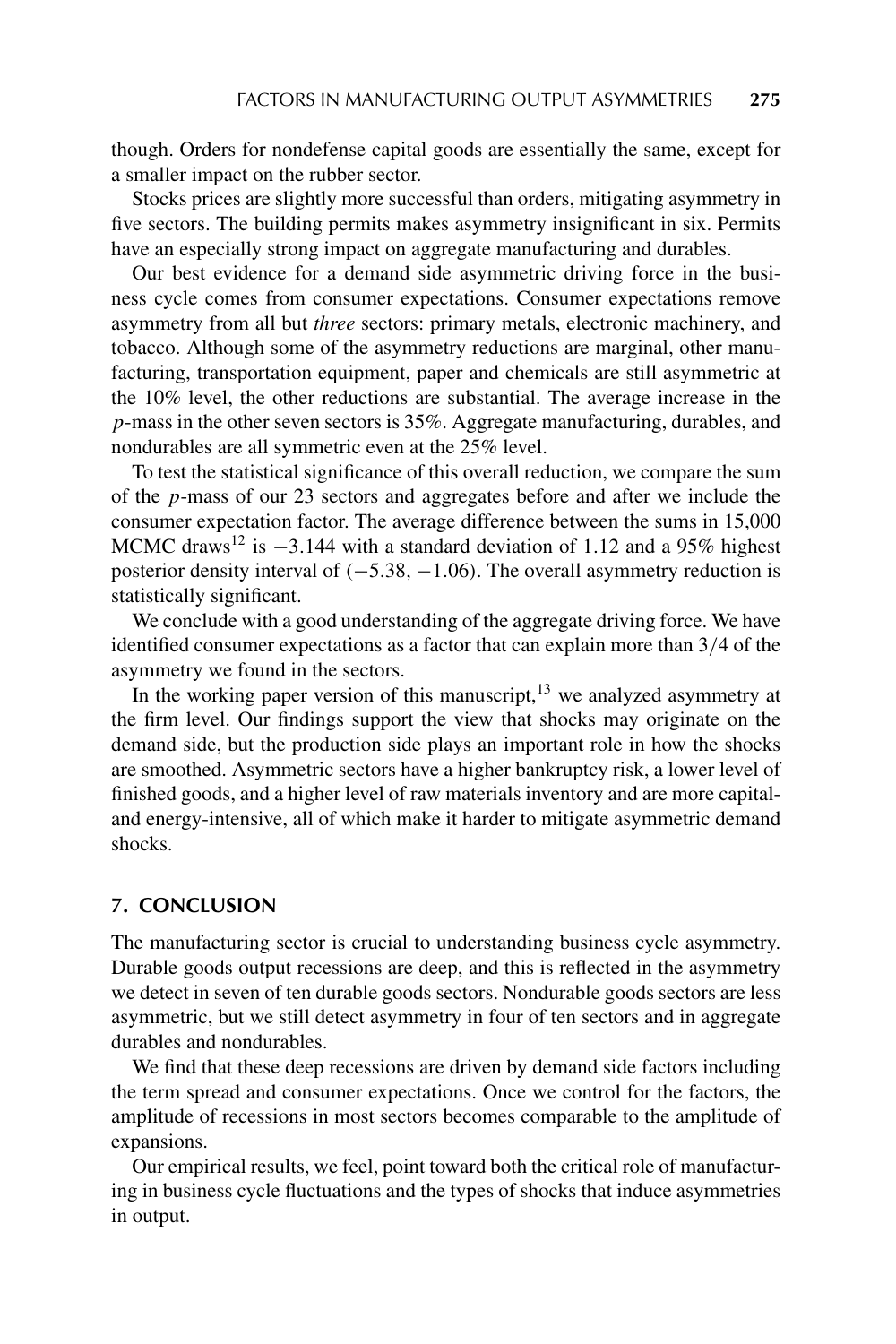## **276** OLEG KORENOK ET AL.

#### **NOTES**

1. SIC is the now obsolete Standard Industrial Classification system. Gradually, most agencies have shifted to the NAICS, the North American Industrial Classification System of the Census Bureau. Historical data for many variables go back only to 1972, and we opted to use the SIC measures.

2. The data can be downloaded from the BEA at http://www.bea.gov/national/nipaweb/ nipa underlying/SelectTable.asp.

3. We follow Blinder (1986) by including the entire change in inventories in output, rather than using the NIPA definition, which only includes finished goods. The two output measures have a correlation of 0.986 for durables and 0.989 for nondurables and the choice had little qualitative impact on the results.

4. Results with NAICS industrial production indices are similar and available upon request.

5. Although Clements and Krolzig are the first to derive the link between asymmetry and the transition probabilities, the Bayesian test is ours.

6. An analysis of presample data from 1958 to 1966 had a mean scaling factor of 1*.*4 for the 12 two-digit SIC industries that experienced at least two quarters of declines in recessions in the period. We investigated the robustness of the scaling factor over the range from 0*.*5 to 2*.*0 and found that our results about the sectoral characteristics are robust to the choice of prior.

7. It is equal to 1 when the distribution of *Rn* is symmetric around zero and the probability of *Rn* taking values above zero is 50%.

8. This implies that the mass of  $R_n$  to the right of zero is lower than 2.5%.

9. In the working paper version of this manuscript, we considered five alternative measures of oil prices. The first was the series of real price changes,  $or_t$ . Many authors have reasoned that petroleum prices matter only when they are rising. We used the positive changes directly and also compared the increases to 4- and 12-period maxima. We also analyzed the standardized residual (7). These measures captured the asymmetry in no more than two sectors, so we omit them from Table 3.

10. The other measures we tested included the skewness, Skew<sub>t</sub> =  $\sum_{n=1}^{N} [\omega_n \Delta \ln(p p_{n,t})]$  $pp_{n,t-1} - \overline{pp}]^3/[(N-1)\text{Var}_t^{1/2}]$ , and the variability,  $\text{Var}_t = \sum_{n=1}^N [\omega_n \Delta \ln(p p_{n,t}/p p_{n,t-1}) - \overline{pp}]^2/$  $(N - 1)$ . We also measured the tail area directly,  $\text{Asy}X_t = \sum_{n=1}^{N}[\overline{pp}_X - \omega_n \Delta \ln(p p_{n,t})]$  $pp_{n,t-1}$ )<sup>+</sup> +  $[\omega_n \Delta \ln(p_{n,t}/p_{n,t-1}) - \overline{pp}_{1-X}]^+$ , where  $\overline{pp}_X$  is the *X*th percent fractile of the distribution. Finally, we tested a measure that weights the absolute price changes,  $Q_t = \sum_{n=1}^{N} \omega_n$ stribution. Finally, we tested a measure that weights the absolute price changes,  $Q_t = \sum_{n=1}^{N} \omega_n |\Delta \ln(p p_{n,t}/p p_{n,t-1})| \times \Delta \ln(p p_{n,t}/p p_{n,t-1})$ . These measures captured asymmetry in no more than two sectors and are not listed in Table 3.

11. Following a referee's suggestion, we investigated the possibility that industry input-output relationships are the driving force behind asymmetry. We included the lagged output of our asymmetric sectors as a factor in (10), but the most influential sector, electrical machinery, only captured the asymmetry in six sectors. Results are available upon request.

12. The *p*-mass is calculated for each 100 draws, so averages and intervals are based on a sample of 1,500 observations.

13. Available at http://ssrn.com/abstract=1026486.

#### **REFERENCES**

Ball, Larry and N. Gregory Mankiw (1995) Relative price changes as aggregate supply shocks. *Quarterly Journal of Economics* 110, 161–193.

- Bidarkota, Prasad (1999) Sectoral investigation of asymmetries in the conditional mean dynamics of the real U.S. GDP. *Studies in Nonlinear Dynamics & Econometrics* 3(4), Article 2.
- Blinder, Alan (1986) Can the production smoothing model of inventories be saved? *Quarterly Journal of Economics* 101, 431–454.
- Chauvet, Marcelle, Chinhui Juhn, and Simon Potter (2002) Markov switching in disaggregate unemployment rates. *Empirical Economics* 27, 205–232.
- Clements, Michael and Hans-Martin Krolzig (2002) Can oil shocks explain asymmetries in the US business cycle? *Empirical Economics* 27, 185–204.